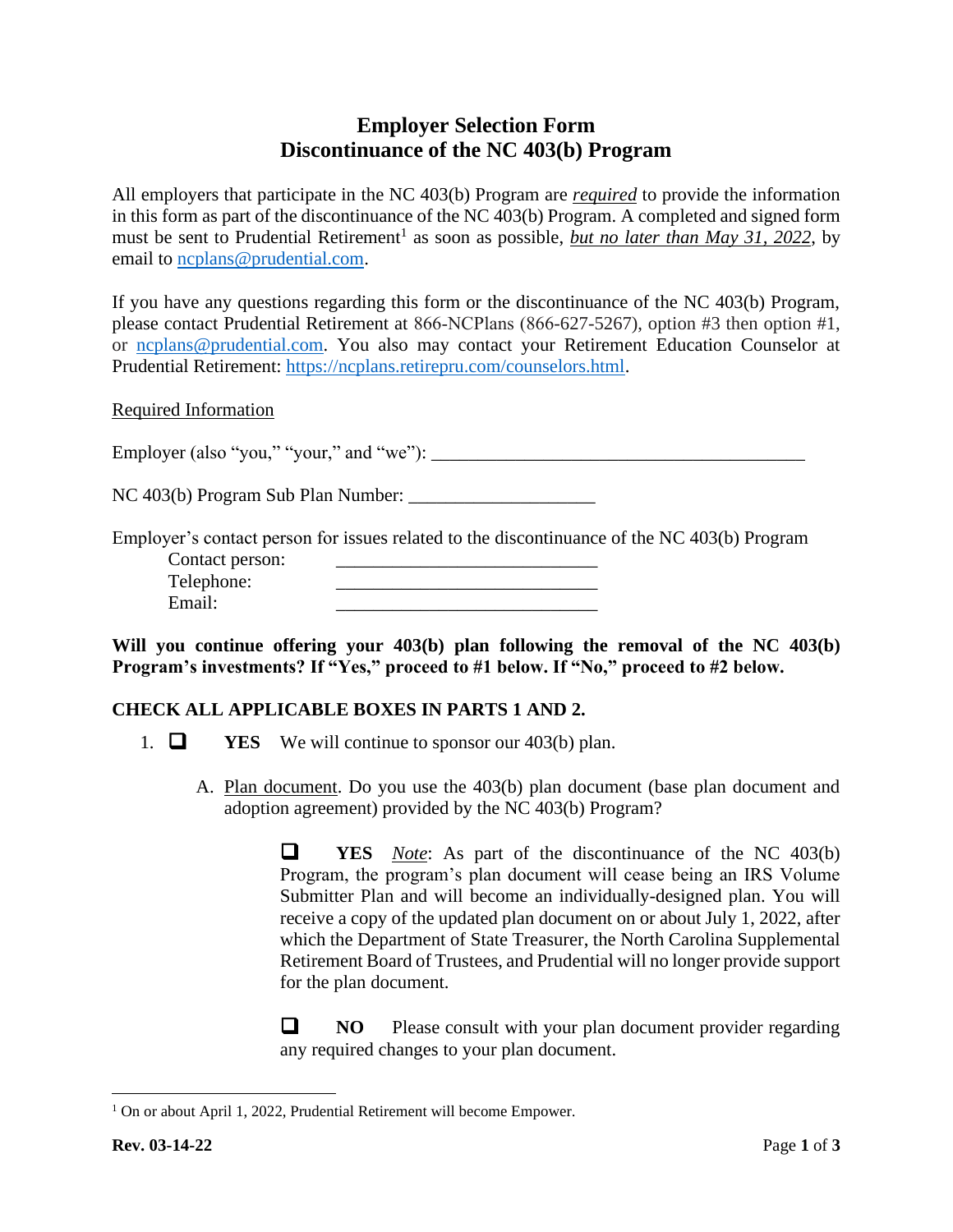B. Default investment mapping. Your participants' investments must be removed from the NC 403(b) Program no later than the Investment Transfer Date, which is a date prior to the final business day of 2022 that will be established by Prudential Retirement once you've submitted this form. You may request a specific Investment Transfer Date below; however, the Investment Transfer Date will be an approximate date set by Prudential Retirement based on available resources.

Prior to the Investment Transfer Date, participants can select new investments outside of the NC 403(b) Program (or if eligible take a distribution). **FOR PARTICIPANTS WHO DO NOT SELECT NEW INVESTMENTS (OR TAKE A DISIBTRUTION) PRIOR TO THE INVESTMENT TRANSFER DATE, THEIR INVESTMENTS WILL BE TRANSFERRED TO A NEW INVESTMENT PROVIDER IN YOUR 403(B) PLAN, AS SELECTED BY YOU BELOW ("NEW INVESTMENT PROVIDER").**

Therefore, the following information is *required* for employers that will continue to sponsor a 403(b) plan following the discontinuance of the NC 403(b) Program:

i. Preferred Investment Transfer Date: \_\_\_\_\_\_\_\_\_\_\_\_\_\_\_\_\_\_\_

*Note*: Prudential Retirement will use reasonable efforts to accommodate a change in your preferred Investment Transfer Date. You must submit your change request to Prudential at least 30 days prior to your new preferred Investment Transfer Date. Following the Investment Transfer Date, you must send contributions to the new investment provider in subsection (ii).

ii. New Investment Provider

| Name:<br>Address:             |  |
|-------------------------------|--|
| Telephone:<br>Email:          |  |
| Contact person:<br>Telephone: |  |
| Email:                        |  |

- 2.  $\Box$  **NO** We will terminate our 403(b) plan.
	- A. Do you use the 403(b) plan document (base plan document and adoption agreement) provided by the NC 403(b) Program?

❑ **YES** *Note*: The North Carolina Supplemental Retirement Board of Trustees will amend the plan document with a termination date and any other necessary compliance updates. The termination date will be the same